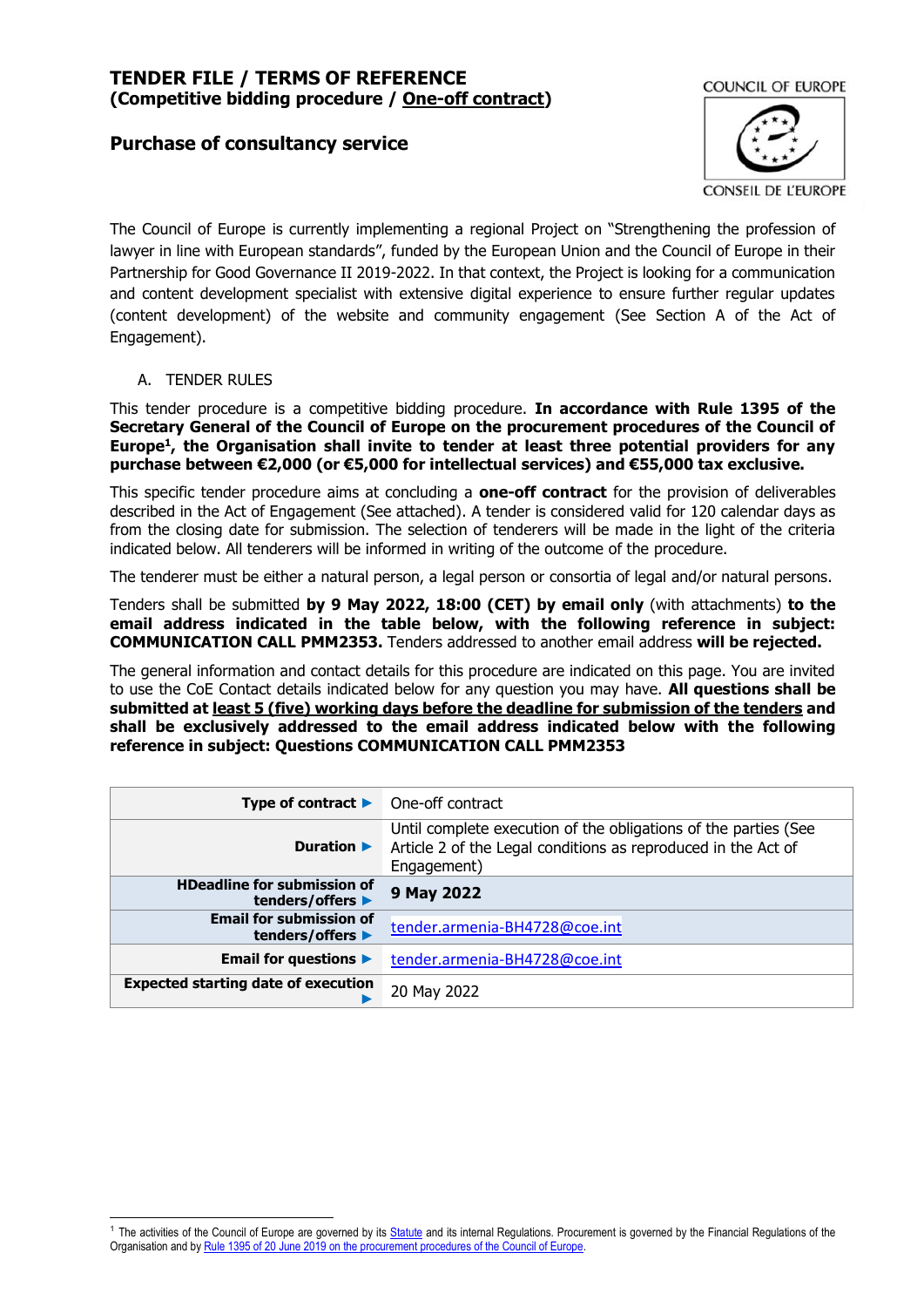#### B. EXPECTED DELIVERABLES

The expected deliverables are described in **Section A of the Act of Engagement** (See attached).

## C. FEES

All tenderers are invited to fill in the **table of fees** as reproduced in **Section A of the Act of Engagement**.

Tenderers **subject to VAT** shall also send **a quote (Pro Forma invoice)** on their letterhead including:

- the Service Provider's name and address;
- its VAT number;
- the full list of services;
- the fee per type of deliverables (in the currency indicated on the Act of Engagement, tax exclusive);
- the total amount per type of deliverables (in the currency indicated on the Act of Engagement, tax exclusive);
- the total amount (in the currency indicated on the Act of Engagement), tax exclusive, the applicable VAT rate, the amount of VAT and the amount VAT inclusive.

## D. ASSESSMENT

## Exclusion criteria and absence of conflict of interests

(by signing the Act of Engagement,**<sup>2</sup>** you declare on your honour not being in any of the below situations) Tenderers shall be excluded from participating in the tender procedure if they:

- have been sentenced by final judgment on one or more of the following charges: participation in a criminal organisation, corruption, fraud, money laundering, terrorist financing, terrorist offences or offences linked to terrorist activities, child labour or trafficking in human beings;
- are in a situation of bankruptcy, liquidation, termination of activity, insolvency or arrangement with creditors or any like situation arising from a procedure of the same kind, or are subject to a procedure of the same kind;
- have received a judgment with res judicata force, finding an offence that affects their professional integrity or serious professional misconduct;
- do not comply with their obligations as regards payment of social security contributions, taxes and dues, according to the statutory provisions of their country of incorporation, establishment or residence;
- are an entity created to circumvent tax, social or other legal obligations (empty shell company), have ever created or are in the process of creation of such an entity;
- have been involved in mismanagement of the Council of Europe funds or public funds;
- are or appear to be in a situation of conflict of interest;
- are or if their owner(s) or executive officer(s), in the case of legal persons, are included in the lists of persons or entities subject to restrictive measures applied by the European Union (available at [www.sanctionsmap.eu\)](http://www.sanctionsmap.eu/).

## Eligibility criteria

- University degree in communication and /or related areas;
- 5 years of experience in the field of communication, of which at least 3 years must have been acquired in an international context and/or in technical cooperation projects.
- Proven experience of website content development and management;
- Strong track record in management and mainstreaming of social media platforms, community engagement;
- Excellent drafting and analytical and presentation skills;
- Excellent knowledge of English language (at least level C1 of the CEFR3);
- Good knowledge of Russian language, specifically reading, presenting and writing is desirable.

 $\overline{a}$ <sup>2</sup> The Council of Europe reserves the right to ask tenderers, at a later stage, to supply the following supporting documents:

<sup>-</sup> An extract from the record of convictions or failing that an equivalent document issued by the competent judicial or administrative authority of the country of incorporation, indicating that the first three and sixth above listed exclusion criteria are met;

<sup>-</sup> A certificate issued by the competent authority of the country of incorporation indicating that the fourth criterion is met;

<sup>-</sup> For legal persons, an extract from the companies register or other official document proving ownership and control of the Tenderer;

<sup>-</sup> For natural persons (including owners and executive officers of legal persons), a scanned copy of a valid photographic proof of identity (e.g. passport). <sup>3</sup> [http://www.coe.int/t/dg4/linguistic/Source/Framework\\_EN.pdf](http://www.coe.int/t/dg4/linguistic/Source/Framework_EN.pdf)